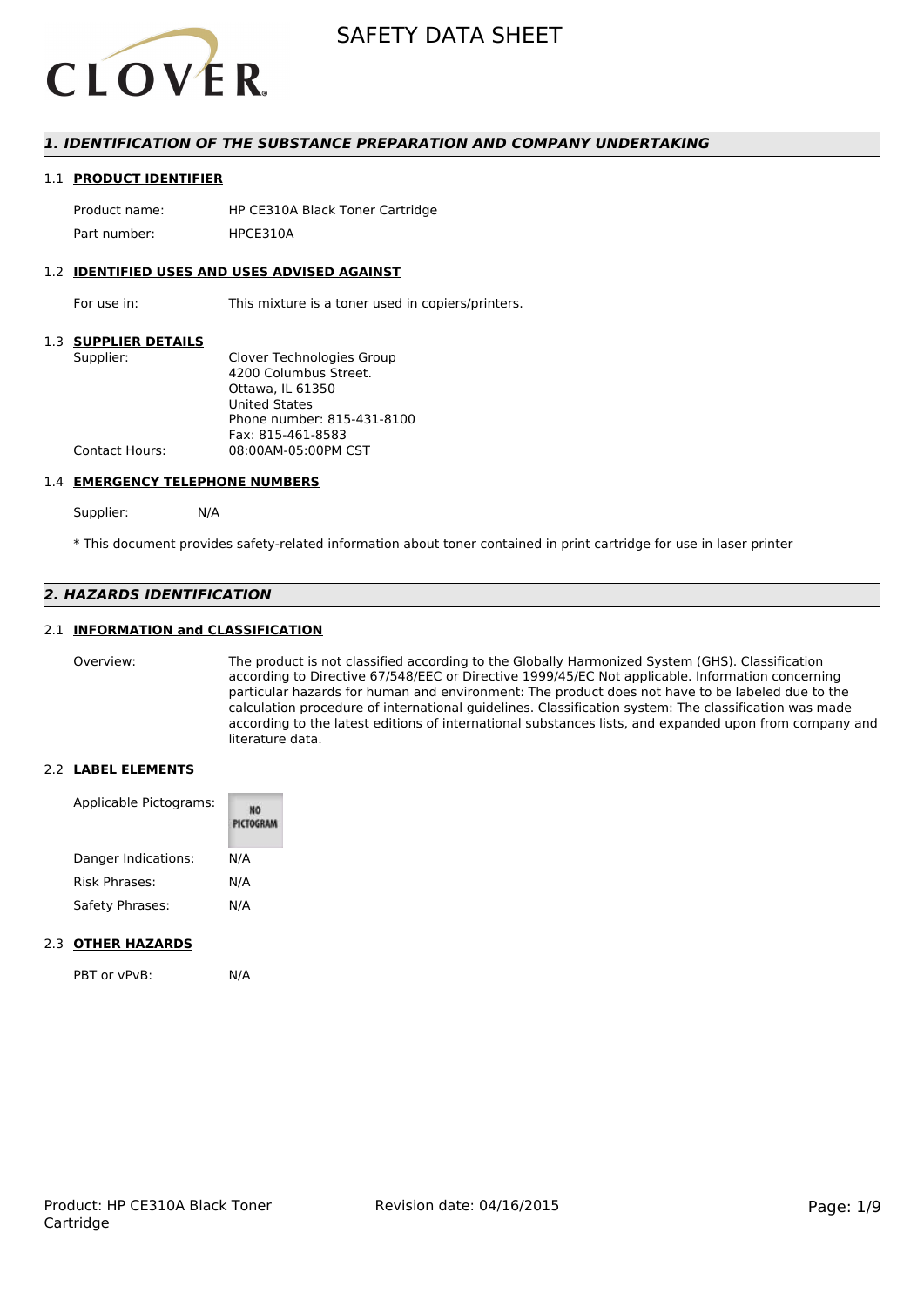# **CLOVER**

## SAFETY DATA SHEET

### *3. COMPOSITION / INFORMATION ON INGREDIENTS*

| Ingredients          | <b>CAS number</b> | Weight %   | <b>OSHA</b><br><b>PEL</b> | <b>ACGIH</b><br>TLV | Other                    |
|----------------------|-------------------|------------|---------------------------|---------------------|--------------------------|
| Carbon black (bound) | 1333-86-4         | $2.5 - 10$ |                           |                     | Dangerous components     |
| Resin                | 292629-36-8       | 50-100     |                           |                     | Non-hazardous components |
| Wax                  | 9002-88-4         | 10-25      |                           |                     | Non-hazardous components |

#### The Full Text for all R-Phrases are Displayed in Section 16

#### **COMPOSITION COMMENTS**

The Data Shown is in accordance with the latest Directives.

This section provides composition information for the toner powder contained in specially designed container inside of the print cartridge.

#### *4. FIRST-AID MEASURES*

#### 4.1 **FIRST AID MEASURES**

#### 4.1.1 **FIRST AID INSTRUCTIONS BY RELEVANT ROUTES OF EXPOSURE**

| Inhalation:   | Supply fresh air; consult doctor in case of complaints.                                                         |
|---------------|-----------------------------------------------------------------------------------------------------------------|
| Eye contact:  | Rinse opened eye for several minutes under running water. If symptoms persist, consult a doctor.                |
| Skin contact: | Immediately wash with water and soap and rinse thoroughly. Generally the product does not<br>irritate the skin. |
| Ingestion:    | Drink copious amounts of water and provide fresh air. Immediately call a doctor.                                |

#### 4.1.2 **ADDITIONAL FIRST AID INFORMATION**

| Additional first aid information:     | N/A                                        |
|---------------------------------------|--------------------------------------------|
| Immediate Medical Attention Required: | No further relevant information available. |

#### 4.2 **SYMPTOMS AND EFFECTS**

| Acute Symptoms from Exposure:   | No further relevant information available. |
|---------------------------------|--------------------------------------------|
| Delayed Symptoms from Exposure: | No further relevant information available. |

#### 4.3 **IMMEDIATE SPECIAL TREATMENT OR EQUIPMENT REQUIRED**

No further relevant information available.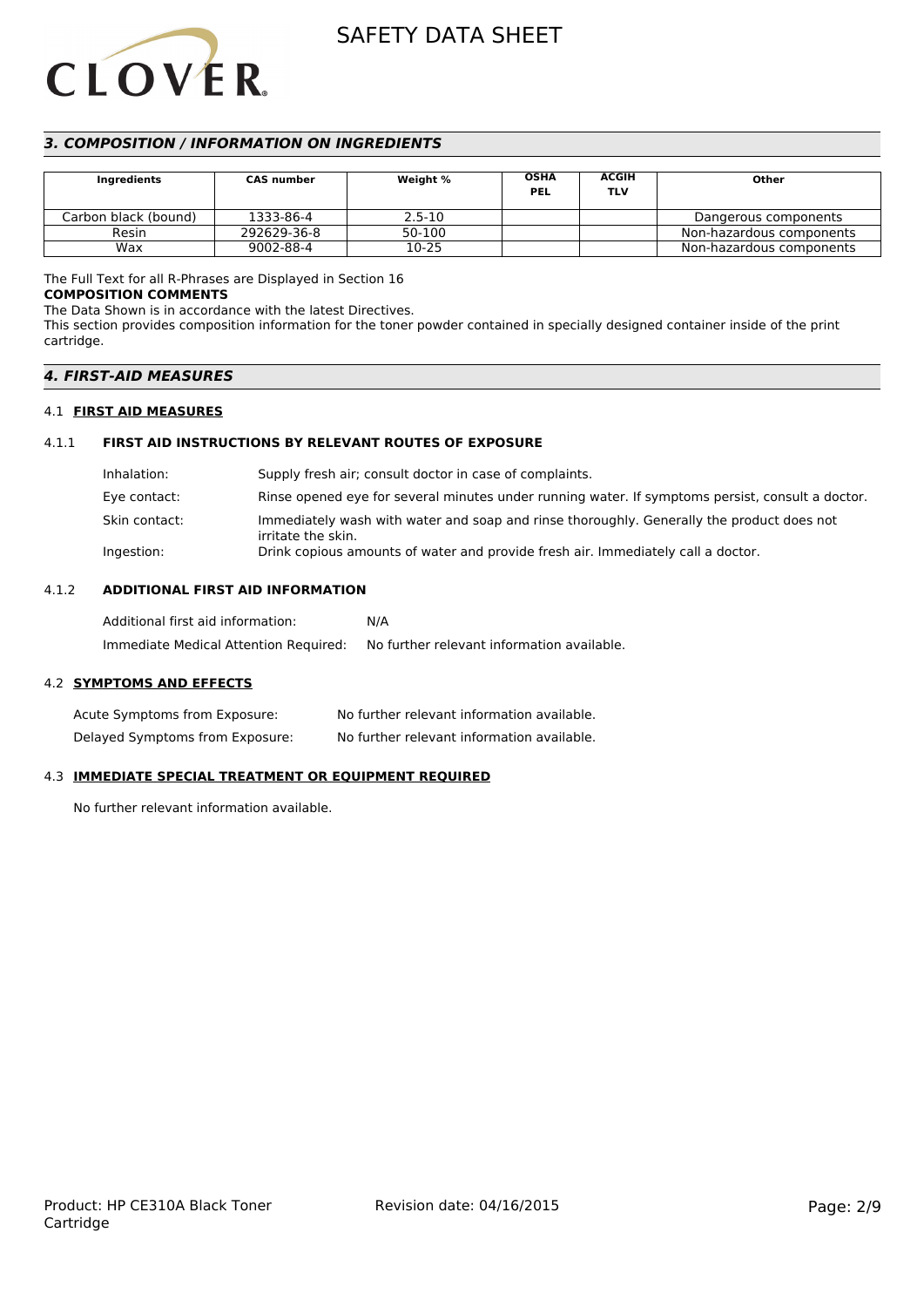

#### *5. FIRE-FIGHTING MEASURES*

#### 5.1 **EXTINGUISHING MEDIA**

Recommended Extinguishing Media: CO2, extinguishing powder or water spray. Fight larger fires with water spray or alcohol resistant foam. Extinguishing Media Not to be Used:

#### 5.2 **SPECIAL HAZARD**

Unusual Fire/Explosion Hazards: Like most finely divided organic powders, toner dust may form an explosive mixture in air. Extinguishing Media Not to be Used: N/A

#### 5.3 **ADVICE FOR FIRE FIGHTERS**

Avoid inhalation of smoke. Wear protective cloting an wear self-contained breathing apparatus

#### *6. ACCIDENTAL RELEASE MEASURES*

#### 6.1 **PERSONAL PRECAUTIONS, PROTECTIVE EQUIPMENT AND EMERGENCY PROCEDURES**

#### 6.1.1 **PRECAUTIONS FOR NON-EMERGENCY PERSONNEL**

Wear protective equipment. Keep unprotected persons away.

#### 6.1.2 **ADDITIONAL FIRST AID INFORMATION**

No dangerous substances are released. See Section 7 for information on safe handling. See Section 8 for information on personal protection equipment. See Section 13 for disposal information.

#### 6.1.3 **PERSONAL PROTECTION**

Wear personal protective equipment as described in Section 8.

#### 6.2 **ENVIRONMENTAL PRECAUTIONS**

Regulatory Information: Keep product out of sewers and watercourses.

#### 6.3 **METHODS AND MATERIAL FOR CONTAINMENT AND CLEANUP**

Spill or Leak Cleanup Procedures: Vacuum or sweep the material into a sealed container. If a vacuum is used it must be dust explosion-proof. Dispose of in compliance with national, state, regional or provincial regulations.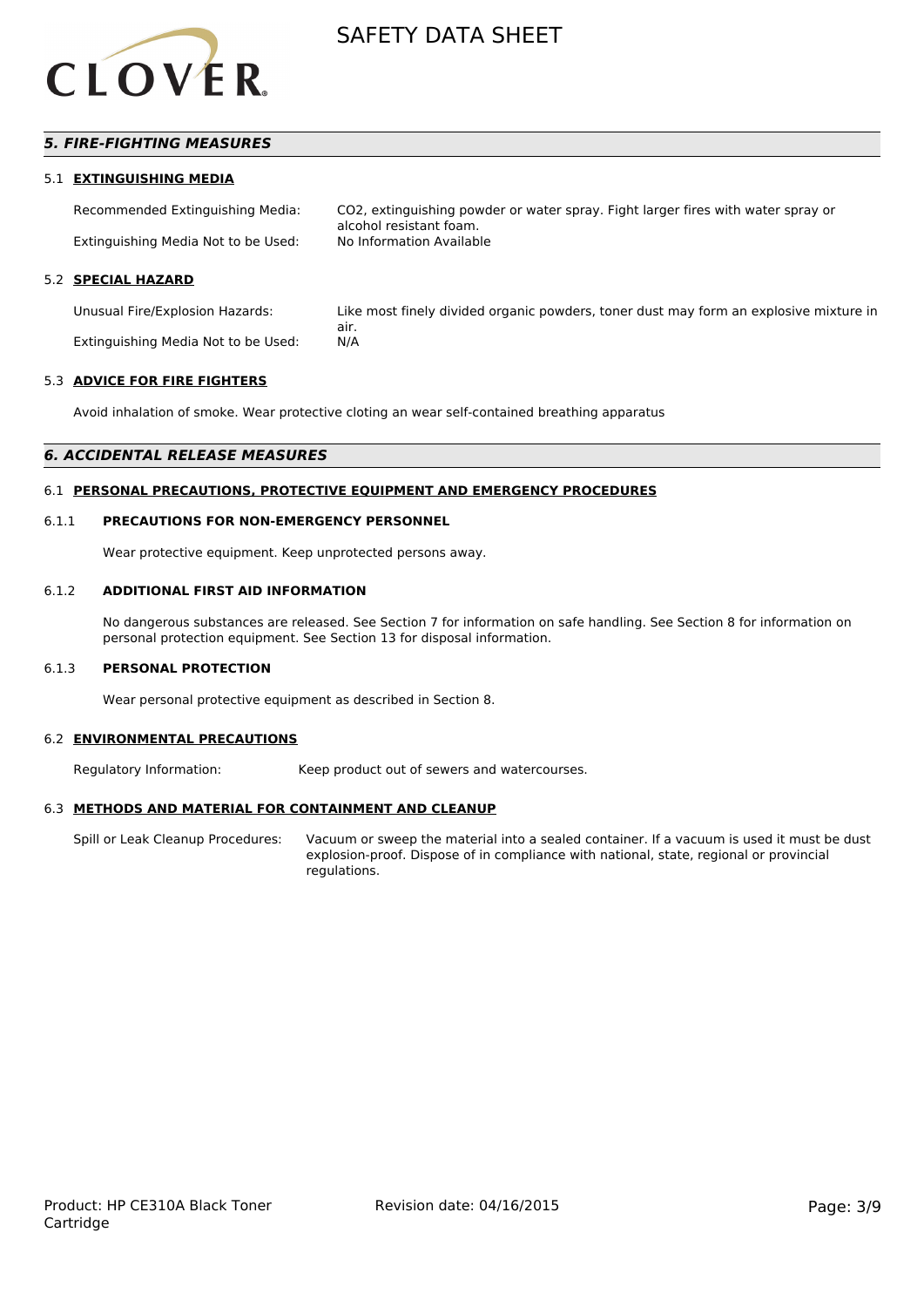

#### *7. HANDLING AND STORAGE*

#### 7.1 **PRECAUTIONS FOR SAFE HANDLING**

Recommendations for Handling: No special precautions when used as intended. Keep containers closed, avoid creating dust. Keep away from ignition sources. Advice on General Hygiene: Never eat, drink or smoke in work areas. Practice good personal hygiene after using this material, especially before eating, drinking, smoking, using the restroom, or applying cosmetics.

#### 7.2 **CONDITIONS FOR SAFE STORAGE**

Avoid high temperatures, >100°F/32°C

#### 7.3 **SPECIFIC END USES**

Printing devices

#### *8. EXPOSURE CONTROLS/PERSONAL PROTECTION*

#### 8.1 **CONTROL PARAMETERS**

The best protection is to enclose operations and/or provide local exhaust ventilation at the site of chemical release in order to maintain airborne concentrations of the product below OSHA PELs (See Section 2). Local exhaust ventilation is preferred because it prevents contaminant dispersion into the work area by controlling it at its source.

#### 8.2 **EXPOSURE CONTROLS**

#### **Respiratory protection:**

IMPROPER USE OF RESPIRATORS IS DANGEROUS. Seek professional advice prior to respirator selection and use. Follow OSHA respirator regulations (29 CFR 1910.134 and 1910.137) and, if necessary, wear a NIOSH approved respirator. Select respirator based on its suitability to provide adequate worker protection for given work conditions, levels of airborne contamination, and sufficient levels of oxygen.

#### **Eye/Face Protection:**

Contact lenses are not eye protective devices. Appropriate eye protection must be worn instead of, or in conjunction with contact lenses.

#### **Hand/Skin Protection:**

For emergency or non-routine operations (cleaning spills, reactor vessels, or storage tanks), wear an SCBA. WARNING! Air purifying respirators do not protect worker in oxygen deficient atmospheres.

#### **Additional Protection:**

N/A

#### **Protective Clothing and Equipment:**

Wear chemically protective gloves, boots, aprons, and gauntlets to prevent prolonged or repeated skin contact. Wear splashproof chemical goggles and face shield when working with liquid, unless full face piece respiratory protection is worn.

#### **Safety Stations:**

Make emergency eyewash stations, safety/quick-drench showers, and washing facilities available in work area.

#### **Contaminated Equipment:**

Separate contaminated work clothes from street clothes. Launder before reuse. Remove material from your shoes and clean personal protective equipment. Never take home contaminated clothing.

#### **Comments:**

Never eat, drink or smoke in work areas. Practice good personal hygiene after using this material, especially before eating, drinking, smoking, using the restroom, or applying cosmetics.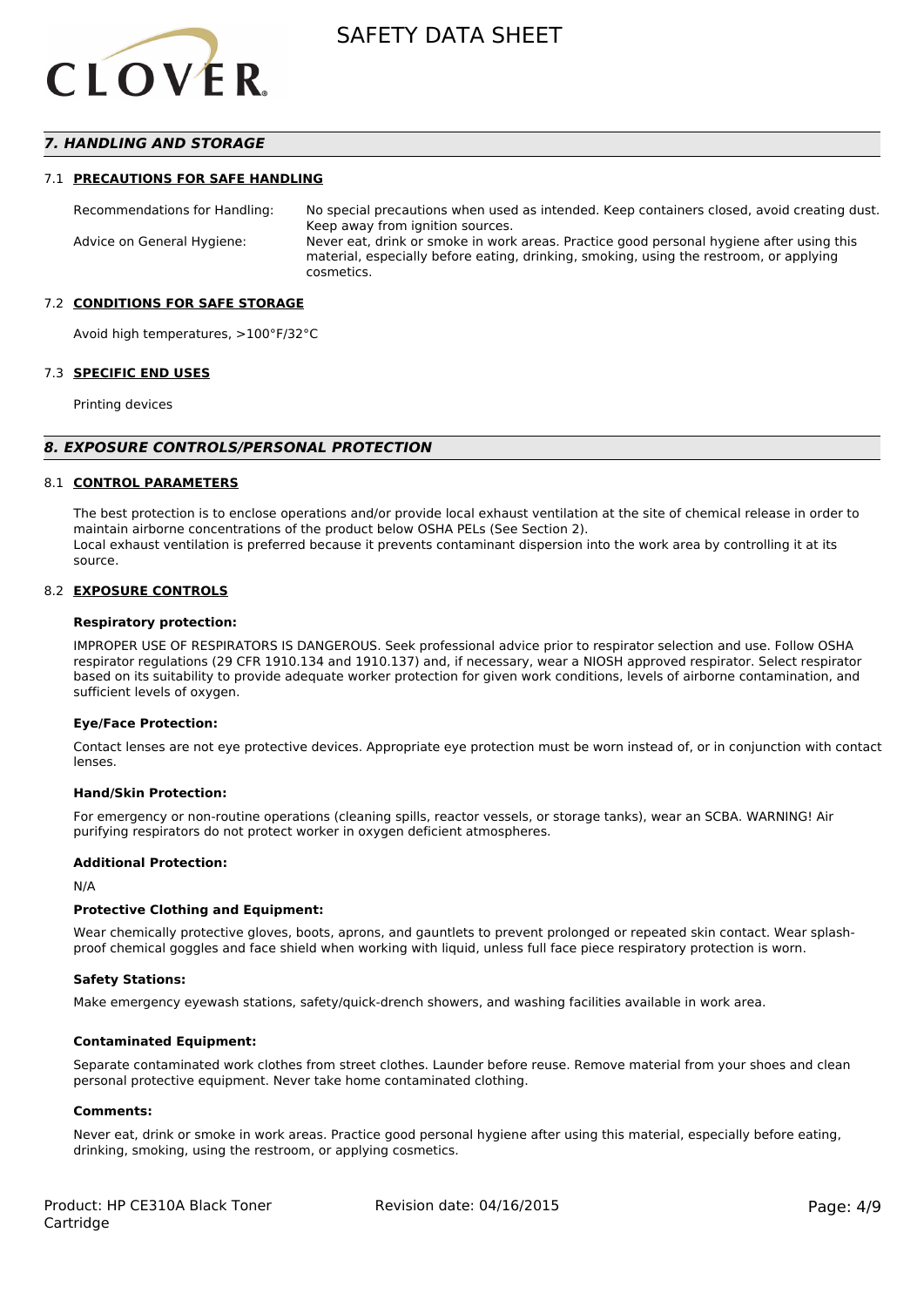

### *9. PHYSICAL AND CHEMICAL PROPERTIES*

#### 9.1 **DETAIL INFORMATION**

| APPEARANCE: Form: Powder, Color: Dark       |
|---------------------------------------------|
| <b>Black</b>                                |
| Odorless                                    |
| Not determined.                             |
|                                             |
| Undetermined.                               |
| Undetermined.                               |
| N/A                                         |
| Lower: Not determined Upper: Not determined |
| Not determined.                             |
| Product is not selfigniting.                |
|                                             |

#### 9.2 **OTHER INFORMATION**

DANGER OF EXPLOSION: Product does not present an explosion hazard in its original state. DENSITY AT 20 °C (68 °F): 1.3 g/cm<sup>3</sup> (10.849 lbs/gal); SG: 1.3-1.8 SOLUBILITY IN/MISCIBILITY WITH WATER: Insoluble SOLVENT CONTENT: Organic solvents 0.0 %; Solids content 100.0 %

#### *10. CHEMICAL STABILITY AND REACTIVITY*

#### 10.1 **Reactivity:**

| <b>Reactivity Hazards:</b>     | None                                                                                                           |
|--------------------------------|----------------------------------------------------------------------------------------------------------------|
| Data on Mixture Substances:    | None                                                                                                           |
| 10.2 Chemical Stability:       | The product is stable. Under normal conditions of storage and use, hazardous<br>polymerisation will not occur. |
| 10.3 Hazardous Polymerization: | Stable under conditions of normal use.                                                                         |
| 10.4 Conditions to Avoid:      | Keep away from heat, flame, sparks and other ignition sources.                                                 |
| 10.5 Incompatible Materials:   | Strong oxidising materials                                                                                     |
| 10.6 Hazardous Decomposition:  | Will not occur.                                                                                                |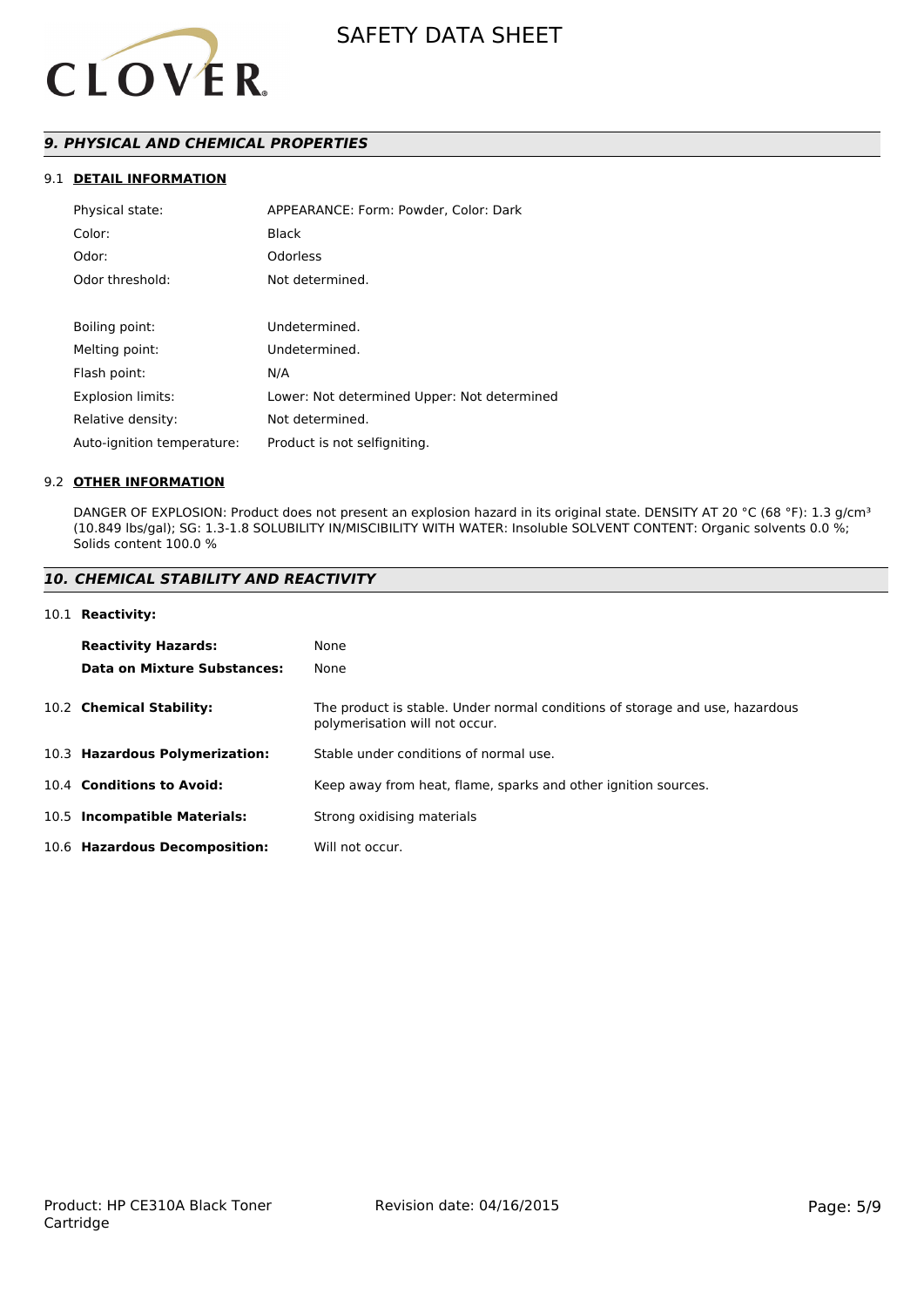

#### *11. INFORMATION ON TOXICOLOGICAL EFFECT*

| <b>Mixtures:</b>                   | The product is not subject to classification according to internally approved calculation methods<br>for preparations: When used and handled according to specifications, the product does not have<br>any harmful effects according to our experience and the information provided to us. |
|------------------------------------|--------------------------------------------------------------------------------------------------------------------------------------------------------------------------------------------------------------------------------------------------------------------------------------------|
| <b>Acute Toxicity:</b>             | N/A                                                                                                                                                                                                                                                                                        |
| <b>Skin Corrosion/Irritation:</b>  | No toxic irritating effect, according to Directive 67/548/EEC or Directive 199/45/EC.                                                                                                                                                                                                      |
| <b>Serious Eye Damage:</b>         | No toxic irritating effect, according to Directive 67/548/EEC or Directive 199/45/EC.                                                                                                                                                                                                      |
| Inhalation:                        | N/A                                                                                                                                                                                                                                                                                        |
| <b>Sensitization:</b>              | No toxic sensitizing effects known, according to EU Directive 67/548/EEC or Directive 199/45/EC.                                                                                                                                                                                           |
| <b>Mutagenicity:</b>               | Ames test Negative (According to the test result of similar composition.)                                                                                                                                                                                                                  |
| <b>Carcinogenicity:</b>            | IARC (International Agency for Research on Cancer): 9002-88-4, Wax, 3; 1333-86-4, Carbon black<br>(bound), 2B NTP (National Toxicology Program): None of the ingredients is listed. OSHA-Ca                                                                                                |
|                                    | (Occupational Safety & Health Administration): None of the ingredients is listed.                                                                                                                                                                                                          |
| <b>Reproductive Toxicity:</b>      | N/A                                                                                                                                                                                                                                                                                        |
| <b>STOT - Single Exposure:</b>     | N/A                                                                                                                                                                                                                                                                                        |
| <b>STOT - Multiple Exposure:</b>   | N/A                                                                                                                                                                                                                                                                                        |
| Ingestion:                         | N/A                                                                                                                                                                                                                                                                                        |
| <b>Hazard Class Information:</b>   | N/A                                                                                                                                                                                                                                                                                        |
|                                    |                                                                                                                                                                                                                                                                                            |
| <b>Mixture on Market Data:</b>     | N/A                                                                                                                                                                                                                                                                                        |
| Symptoms:                          | N/A                                                                                                                                                                                                                                                                                        |
| Delayed/Immediate Effects: N/A     |                                                                                                                                                                                                                                                                                            |
| <b>Test Data on Mixture:</b>       | N/A                                                                                                                                                                                                                                                                                        |
| <b>Not Meeting Classification:</b> | N/A                                                                                                                                                                                                                                                                                        |
| <b>Routes of Exposure:</b>         | N/A                                                                                                                                                                                                                                                                                        |
| <b>Interactive Effects:</b>        | N/A                                                                                                                                                                                                                                                                                        |
| <b>Absence of Specific Data:</b>   | N/A                                                                                                                                                                                                                                                                                        |
| Mixture vs Substance Data: N/A     |                                                                                                                                                                                                                                                                                            |

#### *12. ECOLOGICAL INFORMATION*

| 12.1 <b>Eco toxicity:</b>   | Aquatic toxicity: No further relevant information available                                                                                                                                               |
|-----------------------------|-----------------------------------------------------------------------------------------------------------------------------------------------------------------------------------------------------------|
| 12.2 <b>Degradability:</b>  | No further relevant information available.                                                                                                                                                                |
|                             | 12.3 <b>Bioaccumulation Potential:</b> No further relevant information available.                                                                                                                         |
| 12.4 Mobility in Soil:      | No further relevant information available.                                                                                                                                                                |
| 12.5 PBT & vPvB Assessment: | N/A                                                                                                                                                                                                       |
| 12.6 Other Adverse Effects: | General notes: Water hazard class 1 (Self-assessment): slightly hazardous for water. Do not<br>allow undiluted product or large quantities of it to reach ground water, water course or sewage<br>system. |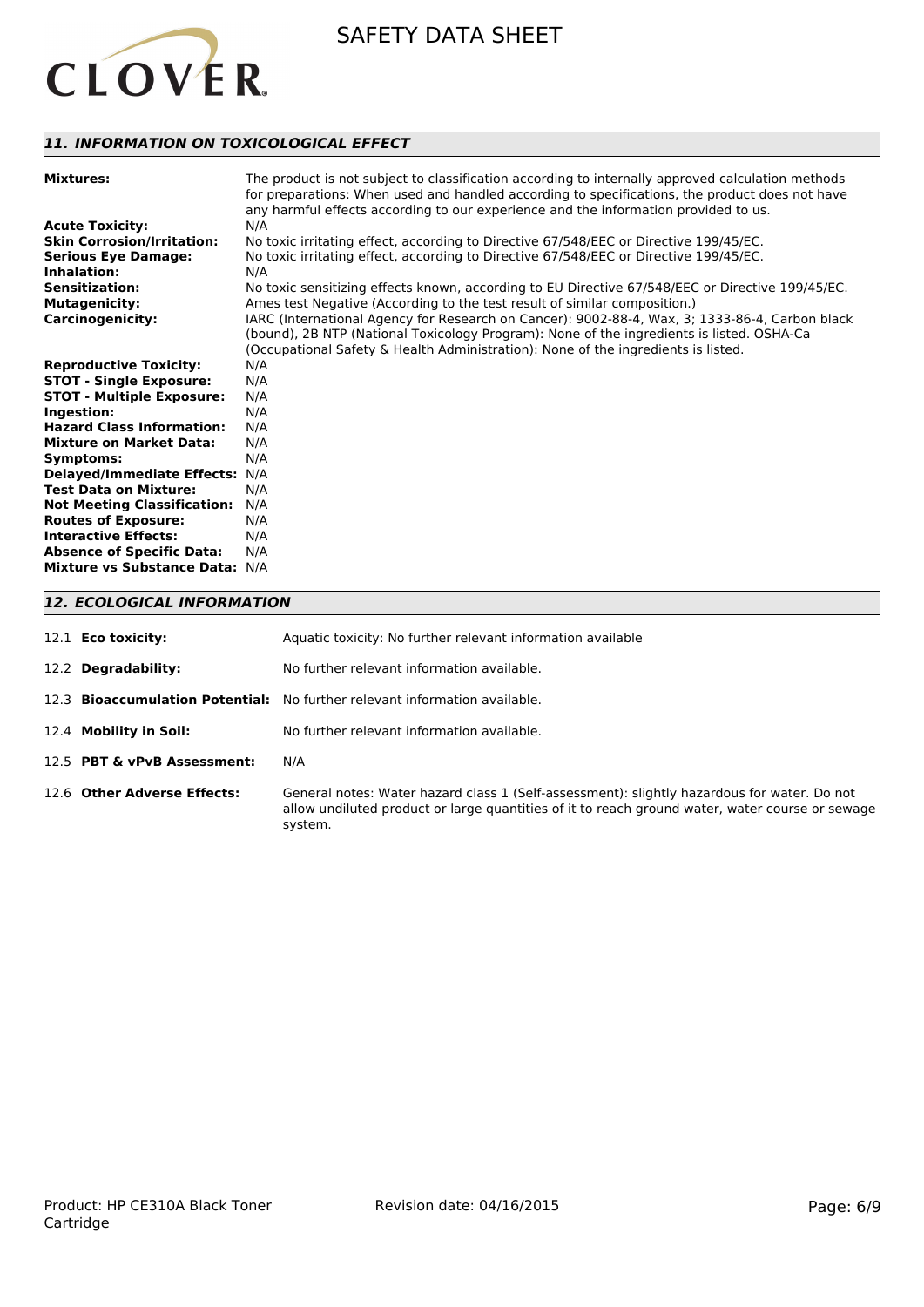

#### *13. DISPOSAL CONSIDERATIONS*

#### **Disposal Information:**

 Dispose as a solid waste in accordance with local authority regulations. Empty container retains product residue.

#### **Physical/Chemical Properties that affect Treatment:**

Symbol: This product is not classified as dangerous

Risk Phrases: This product is not classified according to the federal, state and local environmental regulations.

#### **Waste Treatment Information:**

Do not shred toner cartridge, unless dust-explosion prevention measures are taken. Finely dispersed particles may form explosive mixtures in air. Dispose of in compliance with federal, state, and local regulations.

#### **Personal Protection Required:**

N/A

|           | <b>14. TRANSPORT INFORMATION</b>                                       |                                                                                                                                                                                                                                                                                                                                                              |           |  |  |
|-----------|------------------------------------------------------------------------|--------------------------------------------------------------------------------------------------------------------------------------------------------------------------------------------------------------------------------------------------------------------------------------------------------------------------------------------------------------|-----------|--|--|
|           | 14.1 <b>ID Number:</b>                                                 | Void                                                                                                                                                                                                                                                                                                                                                         |           |  |  |
|           | 14.2 Shipping Name:                                                    | Void                                                                                                                                                                                                                                                                                                                                                         |           |  |  |
|           | 14.3 Hazard Class:                                                     | HMIS Rating: Health = $1$ Fire = $1$ Reactivity = 0                                                                                                                                                                                                                                                                                                          |           |  |  |
|           | 14.4 Packing Group:                                                    | Void                                                                                                                                                                                                                                                                                                                                                         |           |  |  |
|           | 14.5 Environmental Hazards:                                            | Marine pollutant: No                                                                                                                                                                                                                                                                                                                                         |           |  |  |
|           | 14.6 User Precautions:                                                 | N/A                                                                                                                                                                                                                                                                                                                                                          |           |  |  |
|           | 14.7 Bulk Transport:                                                   | N/A                                                                                                                                                                                                                                                                                                                                                          |           |  |  |
|           | <b>15. REGULATORY INFORMATION</b>                                      |                                                                                                                                                                                                                                                                                                                                                              |           |  |  |
|           | 15.1 Regulatory Information:                                           | TSCA (Toxic Substances Control Act): All ingredients are listed.                                                                                                                                                                                                                                                                                             |           |  |  |
|           | EPA Regulatory Information: N/A                                        |                                                                                                                                                                                                                                                                                                                                                              |           |  |  |
|           | <b>CERCLA Reportable Quantity: N/A</b>                                 |                                                                                                                                                                                                                                                                                                                                                              |           |  |  |
|           | 15.2 Superfund Information:                                            |                                                                                                                                                                                                                                                                                                                                                              |           |  |  |
|           | <b>Hazard Categories:</b>                                              |                                                                                                                                                                                                                                                                                                                                                              |           |  |  |
|           | Immediate: N/A                                                         |                                                                                                                                                                                                                                                                                                                                                              |           |  |  |
|           | Delayed: N/A                                                           |                                                                                                                                                                                                                                                                                                                                                              |           |  |  |
|           | <b>Fire:</b> NFPA Rating: Health = $1$ Fire = $1$ Reactivity = 0       |                                                                                                                                                                                                                                                                                                                                                              |           |  |  |
|           | <b>Pressure: N/A</b>                                                   |                                                                                                                                                                                                                                                                                                                                                              |           |  |  |
|           | <b>Reactivity: N/A</b>                                                 |                                                                                                                                                                                                                                                                                                                                                              |           |  |  |
|           | Section 302 - Extremely Hazardous: N/A<br>Section 311 - Hazardous: N/A |                                                                                                                                                                                                                                                                                                                                                              |           |  |  |
|           | 15.3 State Regulations:                                                | Proposition 65, Chemicals known to cause cancer: 1333-86-4, Carbon black (bound)                                                                                                                                                                                                                                                                             |           |  |  |
|           | 15.4 Other Regulatory Information:                                     | Carcinogenic categories: EPA (Environmental Protection Agency), None of the ingredients<br>is listed; TLV (Threshold Limit Value established by ACGIH), 1333-86-4, Carbon black<br>(bound), A4; NIOSH-Ca (National Institute for Occupational Safety and Health), 1333-86-4,<br>Carbon black (bound). A Chemical Safety Assessment has not been carried out. |           |  |  |
| Cartridge | Product: HP CE310A Black Toner                                         | Revision date: 04/16/2015                                                                                                                                                                                                                                                                                                                                    | Page: 7/9 |  |  |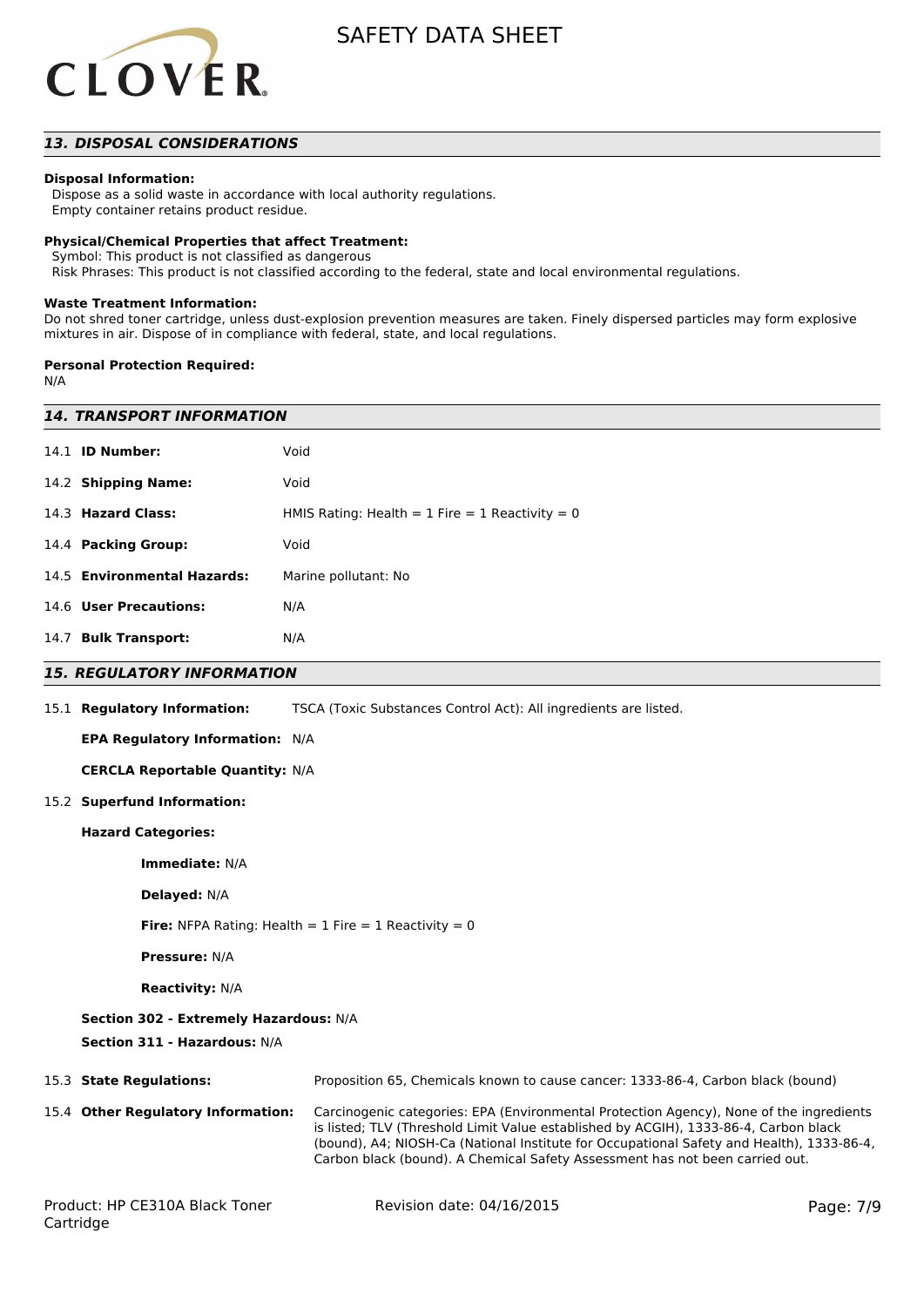

#### *16. OTHER INFORMATION*

| <b>General Comments:</b>          | This information is based on our current knowledge. It should not therefore be construed as<br>guaranteeing specific properties of the products as described or their suitability for a particular<br>application |
|-----------------------------------|-------------------------------------------------------------------------------------------------------------------------------------------------------------------------------------------------------------------|
| <b>Creation Date of this SDS:</b> | 05/19/2015                                                                                                                                                                                                        |